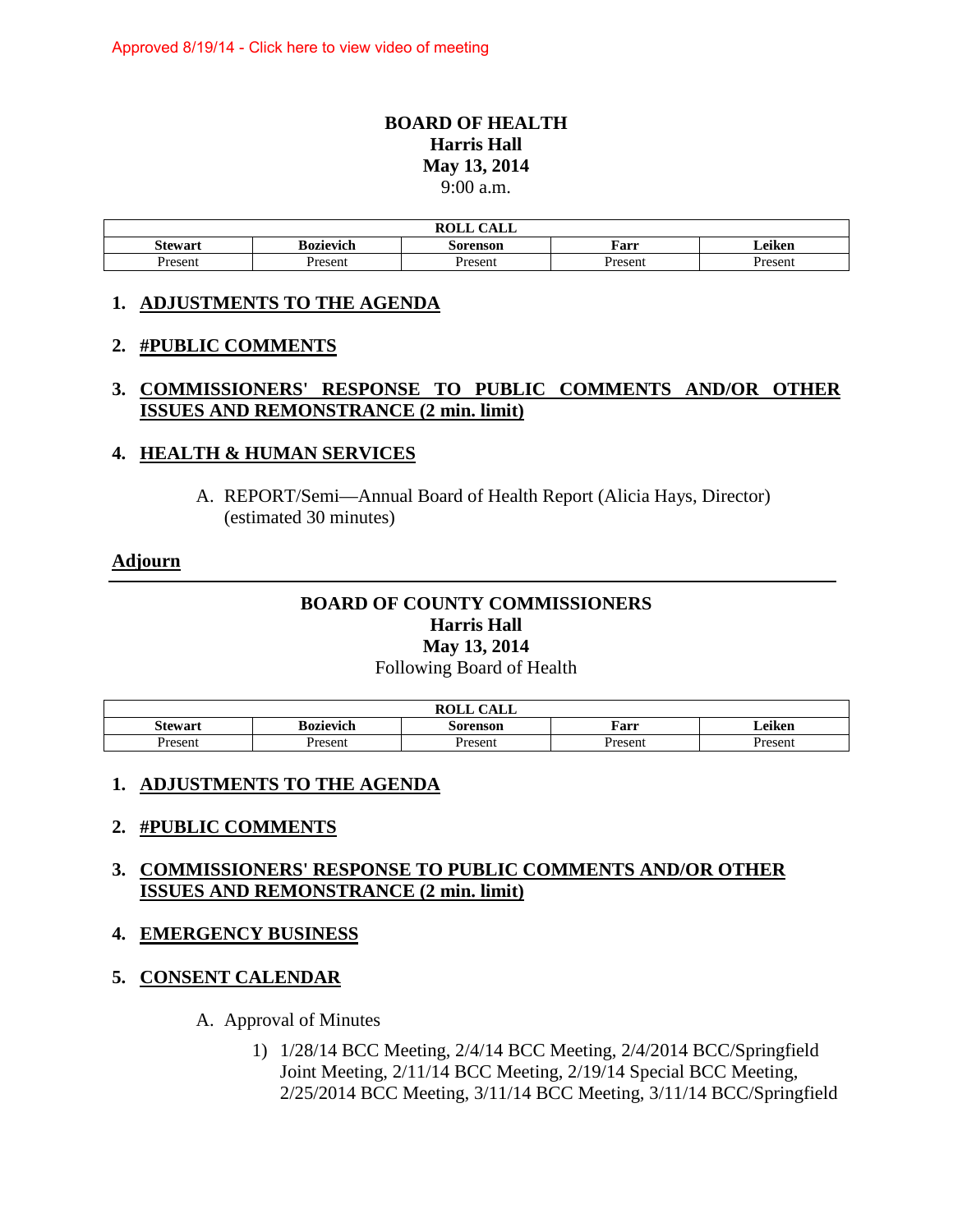Joint Meeting, 3/18/14 BCC Meeting, 4/1/14 BCC Meeting, 4/1/14 BCC/Springfield Joint Meeting

- B. PUBLIC WORKS
	- 1) ORDER 14-05-13-01/ In the Matter of Filing a List of FY 14/15 Public Improvement Projects for Lane County Public Works Department with the Commissioner of the Bureau of Labor and Industries (BOLI) (Bill Morgan, County Engineer)
	- 2) ORDER 14-05-13-02/ DEDICATION/In the Matter of Accepting a Public Road Easement to be Used for County Road Purposes for Green Hill Road (County Road Number 465) and Royal Avenue (County Road Number 392) (17-04-19) (Mike Jackson, County Surveyor)
	- 3) ORDER 14-05-13-03/ DEDICATION /In the Matter of Accepting a Deed for Land to be Used for County Road Purposes for Sturtevant Drive (County Road Number 466) (18-05-19) (Mike Jackson, County Surveyor)

| <b>MOTION: Stewart</b>           |      |  |
|----------------------------------|------|--|
| <b>SECOND: Leiken</b>            |      |  |
| <b>VOTE</b>                      |      |  |
| <b>Name</b>                      | Vote |  |
| <b>Commissioner Faye Stewart</b> | YES  |  |
| Commissioner Jay Bozievich       | YES. |  |
| Commissioner Peter Sorenson      | YES. |  |
| <b>Commissioner Pat Farr</b>     | YES. |  |
| Commissioner Sid Leiken          | YES. |  |

# **6. COUNTY COUNSEL**

A. Announcements

# **7. COUNTY ADMINISTRATION**

A. Announcements

# **8. PUBLIC WORKS**

A. REPORT BACK/THIRD WORK SESSION AND DISCUSSION/In the Matter of Considering the Possible Regulation of Outdoor Assemblies in Lane County (PM & NBA 12/3/13, 2/25/14) (Keir Miller, Senior Planner) (estimated 45 minutes)

| <b>MOTION: Choose an item.</b> | <b>COMMENTS: Additional work</b> |
|--------------------------------|----------------------------------|
| SECOND: Choose an item.        | session in July.                 |
| <b>VOTE</b>                    |                                  |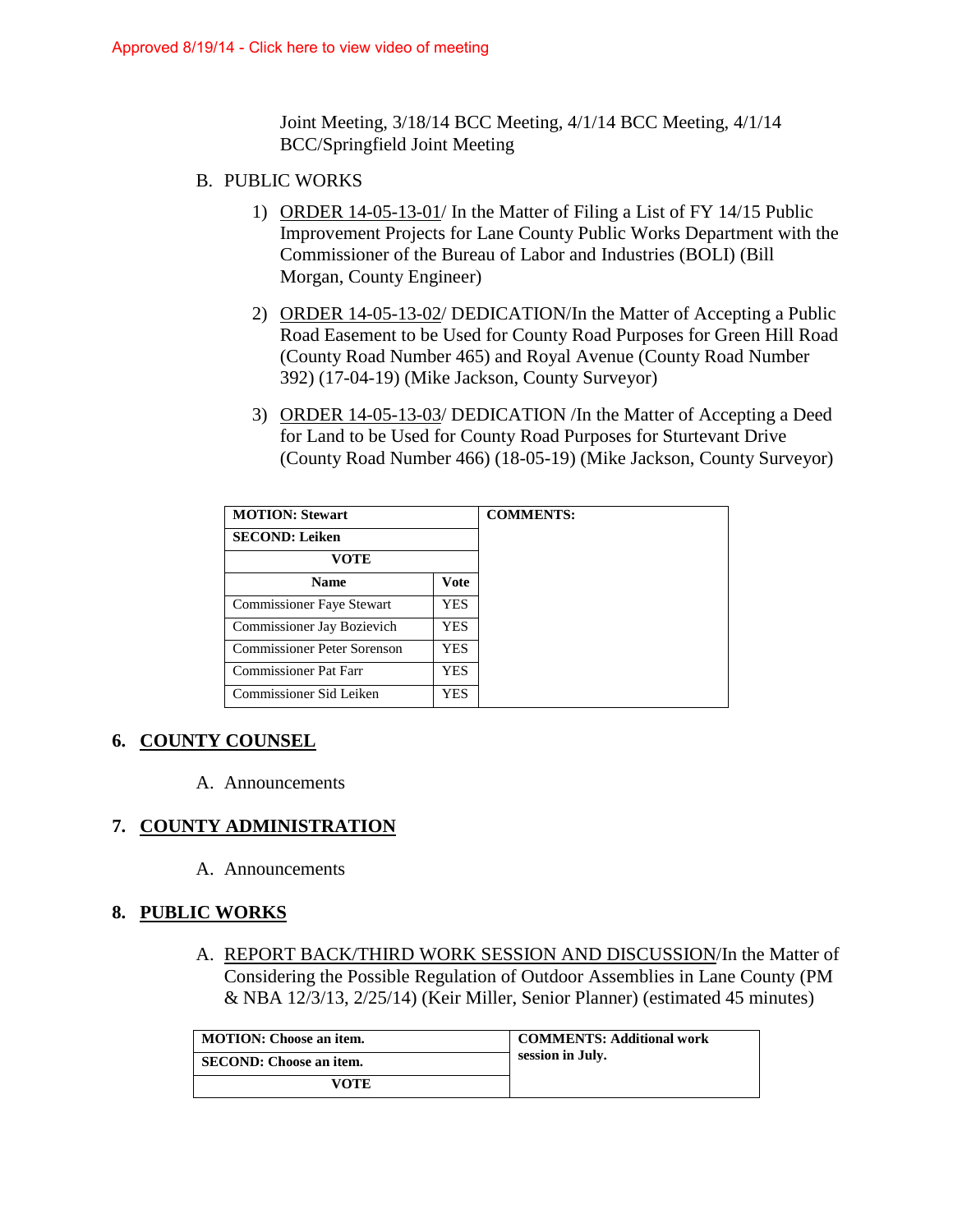| <b>Name</b>                        | Vote            |
|------------------------------------|-----------------|
| <b>Commissioner Faye Stewart</b>   | Choose an item. |
| Commissioner Jay Bozievich         | Choose an item. |
| <b>Commissioner Peter Sorenson</b> | Choose an item. |
| <b>Commissioner Pat Farr</b>       | Choose an item. |
| Commissioner Sid Leiken            | Choose an item. |

# **9. COMMISSIONERS' BUSINESS**

- A. Announcements
- B. REPORT/DISCUSSION/Rattlesnake Butte Trust Application. (Confederated Tribes of Grand Ronde, Siobhan Taylor, Public Affairs Director) (estimated 30 minutes) **(10:30 A.M. TIME CERTAIN)**
- C. ORDER AND RESOLUTION 14-05-13-04/ In the Matter of Recognizing the  $75<sup>th</sup>$ Anniversary of Lane Electric Cooperative, Inc. (Commissioner Faye Stewart) (estimated 5 minutes)

| <b>MOTION: Stewart</b>             |            |
|------------------------------------|------------|
| <b>SECOND:</b> Choose an item.     |            |
| VOTE                               |            |
| <b>Name</b>                        | Vote       |
| <b>Commissioner Faye Stewart</b>   | YES        |
| Commissioner Jay Bozievich         | YES        |
| <b>Commissioner Peter Sorenson</b> | YES.       |
| <b>Commissioner Pat Farr</b>       | <b>YES</b> |
| Commissioner Sid Leiken            | YES        |

D. Agenda Team Requests / Work Session Requests

#### **10. EXECUTIVE SESSION as per ORS 192.660**

(BCC Conference Room)

# **11. OTHER BUSINESS**

# **Recess**

**TUESDAY, MAY 13, 2014 – REGULAR MEETING (cont'd)**<br>(1:30 p.m.) (Harris Hall)

(Harris Hall)

# **12. PUBLIC WORKS**

A. SECOND READING AND PUBLIC HEARING/Ordinance No. PA 1310/ In the Matter of Amending Board of County Commissioners Ordinance No. PA 1217 (Enacted November 10, 2004) to Revise or Eliminate Condition 4 and Allow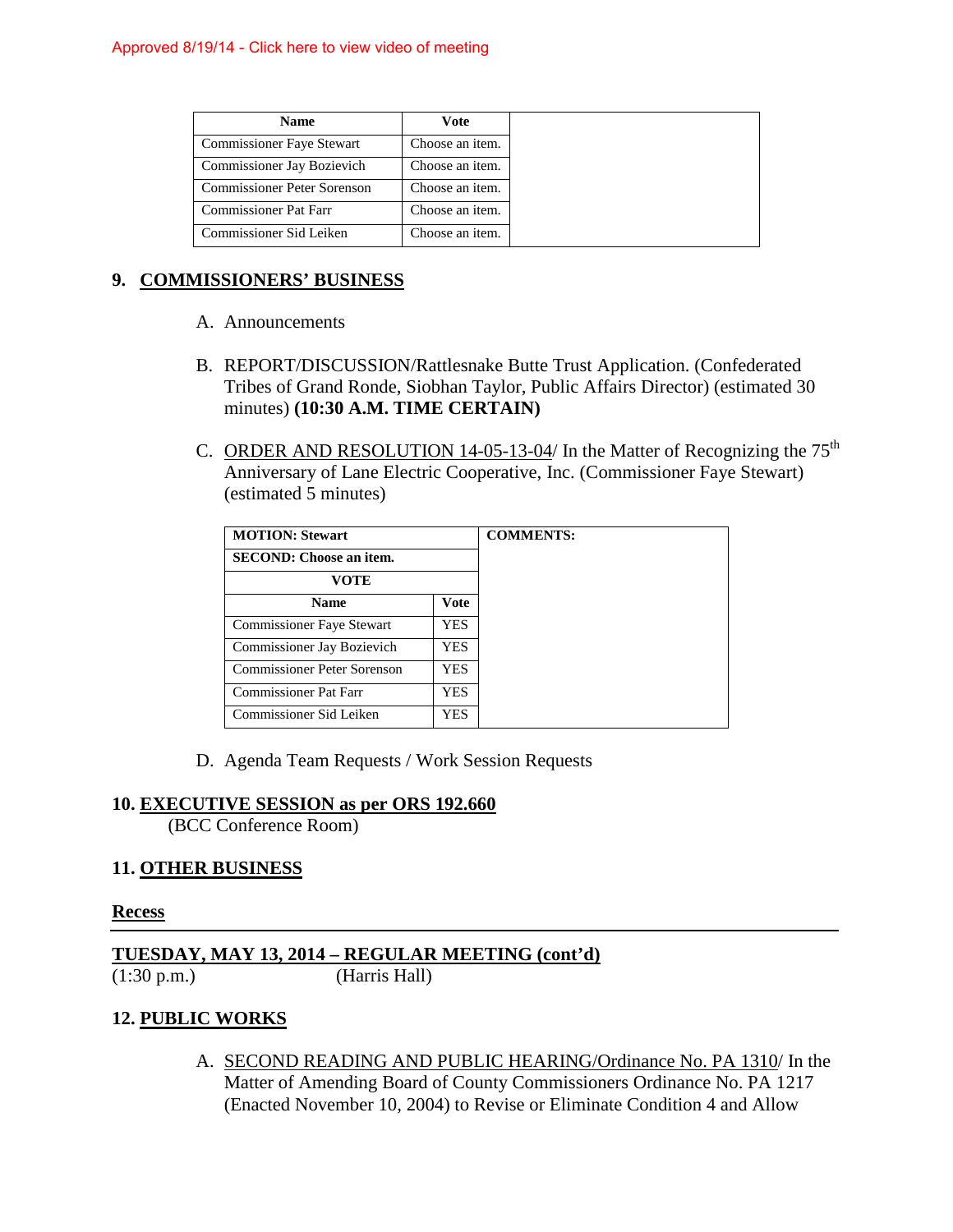Truck Access Onto McKenzie View Drive East of Egge Road. (File 509-PA13- 05627; Egge) (PM & NBA 4/15/14) (Rafael Sebba, Associate Planner) (estimated 45 minutes)

| <b>MOTION: Leiken</b><br><b>SECOND: Bozievich</b> |             | <b>COMMENTS: Record to remain open</b><br>until June 3rd. Third reading and<br>deliberation will be on June 24 <sup>th</sup> . No |
|---------------------------------------------------|-------------|-----------------------------------------------------------------------------------------------------------------------------------|
| <b>VOTE</b><br><b>Name</b>                        |             | time certain                                                                                                                      |
|                                                   | <b>Vote</b> |                                                                                                                                   |
| <b>Commissioner Faye Stewart</b>                  | YES.        |                                                                                                                                   |
| Commissioner Jay Bozievich                        | YES.        |                                                                                                                                   |
| Commissioner Peter Sorenson                       | YES.        |                                                                                                                                   |
| Commissioner Pat Farr                             | YES.        |                                                                                                                                   |
| Commissioner Sid Leiken                           | YES.        |                                                                                                                                   |

B. ORDER 14-05-13-05/ DISCUSSION/ In the Matter of Considering Event Contracts for Use of Emerald Meadows for 2015 (Mike Russell, Parks Manager) (estimated 30 minutes)

| <b>MOTION: Stewart</b><br><b>SECOND: Sorenson</b><br>VOTE | <b>COMMENTS: Staff is directed</b><br>suspend events beginning in 2015.<br>Provide contractual notice to cancel<br>2015 events. Suspension will be in |                                                                     |
|-----------------------------------------------------------|-------------------------------------------------------------------------------------------------------------------------------------------------------|---------------------------------------------------------------------|
| <b>Name</b>                                               | <b>Vote</b>                                                                                                                                           | place until board adopts an amended                                 |
| <b>Commissioner Faye Stewart</b>                          | <b>YES</b>                                                                                                                                            | policy for Emerald Meadows to<br>include in the Master Plan for Mt. |
| Commissioner Jay Bozievich                                | YES.                                                                                                                                                  | Pisgah.                                                             |
| <b>Commissioner Peter Sorenson</b>                        | <b>YES</b>                                                                                                                                            |                                                                     |
| <b>Commissioner Pat Farr</b>                              | N <sub>O</sub>                                                                                                                                        |                                                                     |
| Commissioner Sid Leiken                                   | YES                                                                                                                                                   |                                                                     |

# **13. REVIEW ASSIGNMENTS**

# **14. EXECUTIVE SESSION as per ORS 192.660**

(BCC Conference Room)

# **15. OTHER BUSINESS**

# **Adjourn**

# **TUESDAY, MAY 13, 2014 – BUDGET COMMITTEE** (5:30 p.m.) (Harris Hall)

# **1. BUDGET COMMITTEE**

- A. Public Comment
- B. Budget Committee Discussion / Deliberation